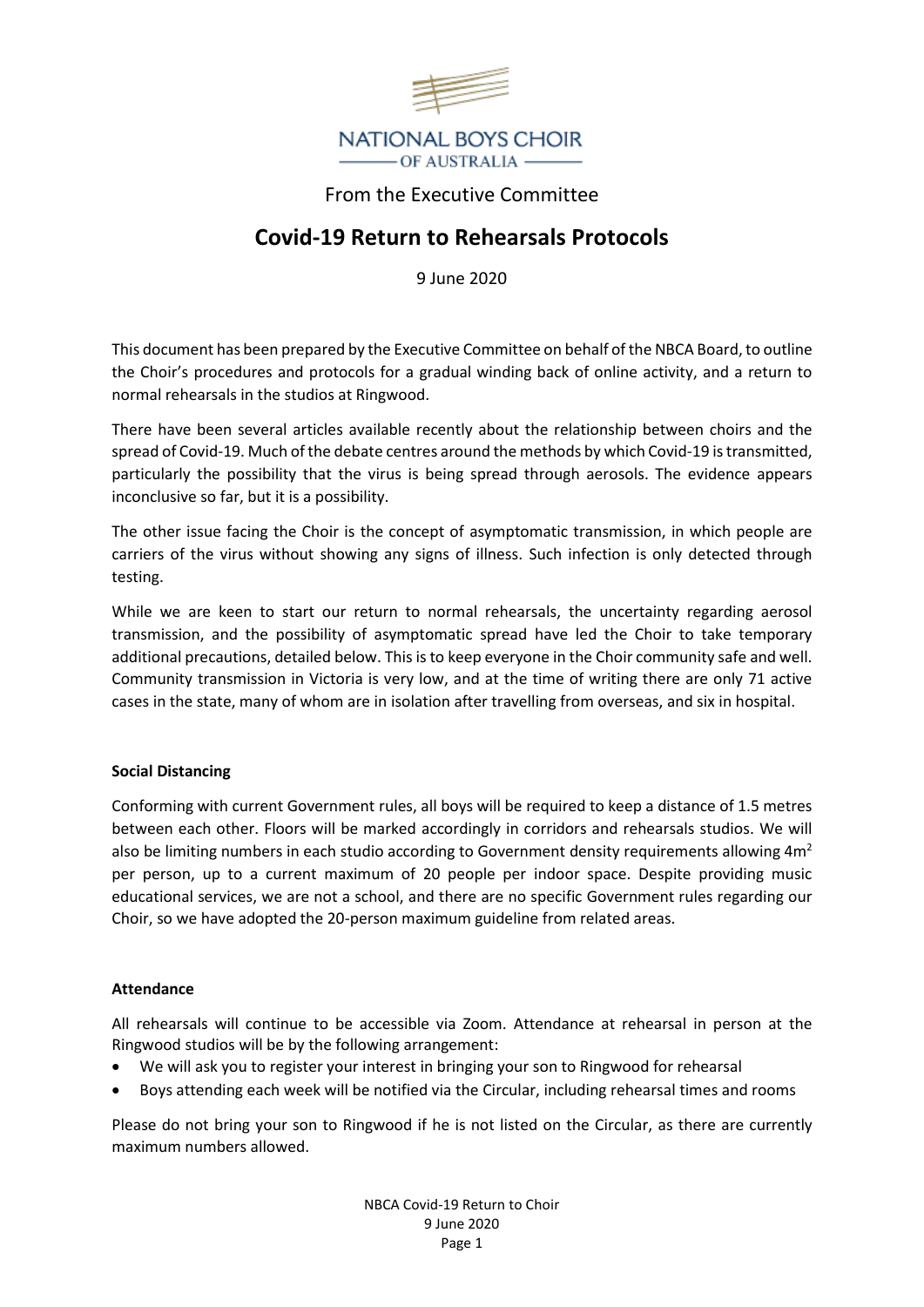

#### **Face Covering**

- Boys will be asked to wear a cloth face mask, which will be supplied by the Choir, as a temporary item of uniform. Cloth masks are much more comfortable to wear than surgical face masks, and allow space in front of the mouth to breathe and sing
- An alternative would be a plastic face shield
- These are intended primarily to protect others, including Staff
- They should be carried clean to the rehearsal (in the satchel) and put on once rehearsal has started. The face covering should stay on until the chorister has left the building
- Boys will be encouraged not to touch the face-covering

If there is a reason why your son cannot wear a face covering (for instance, asthma or claustrophobia), please let the Office know. Those boys will not be excluded from rehearsal, but will be seated away from the centre of the room.

Cloth masks can be hand- or machine-washed. They should be brought clean and dry to rehearsal

Face shields can be purchased or home-made – there are several online instructional videos available, such as this one:<https://www.youtube.com/watch?v=HHUrSX2cJyA>

#### **Entry & Exit**

- Boys will need to be dropped off in the carpark, and will be met at the door by staff
- The foyer will be closed (waiting room is closed) and the Office will be accessible only after the rehearsal has started
- Boys will be asked to sanitise their hands upon arrival, assisted by staff. *Sanitiser will be supplied*.
- A temperature check will also be done at this time. *Anyone with a temperature detected over 37.5°C will not be permitted to enter the rehearsal*
- Boys will divert directly to their rehearsal room, following the floor markings, and sit in marked places (on the floor or in chairs)
- Boys will be released from rehearsal one-by-one, and supervised at the exit door
- Boys will need to keep their face-coverings on until they have left the building

#### **Hygiene**

Boys should:

- Wash hands with soap and water for at least 20 seconds after using the toilet, sneezing or coughing
- Couch or sneeze into an elbow, clean tissue or handkerchief *and then clean their hands*
- Avoid touching their face or mask/shield

Toilets will sanitised frequently - we suggest that your son might plan to use the toilet before leaving home if possible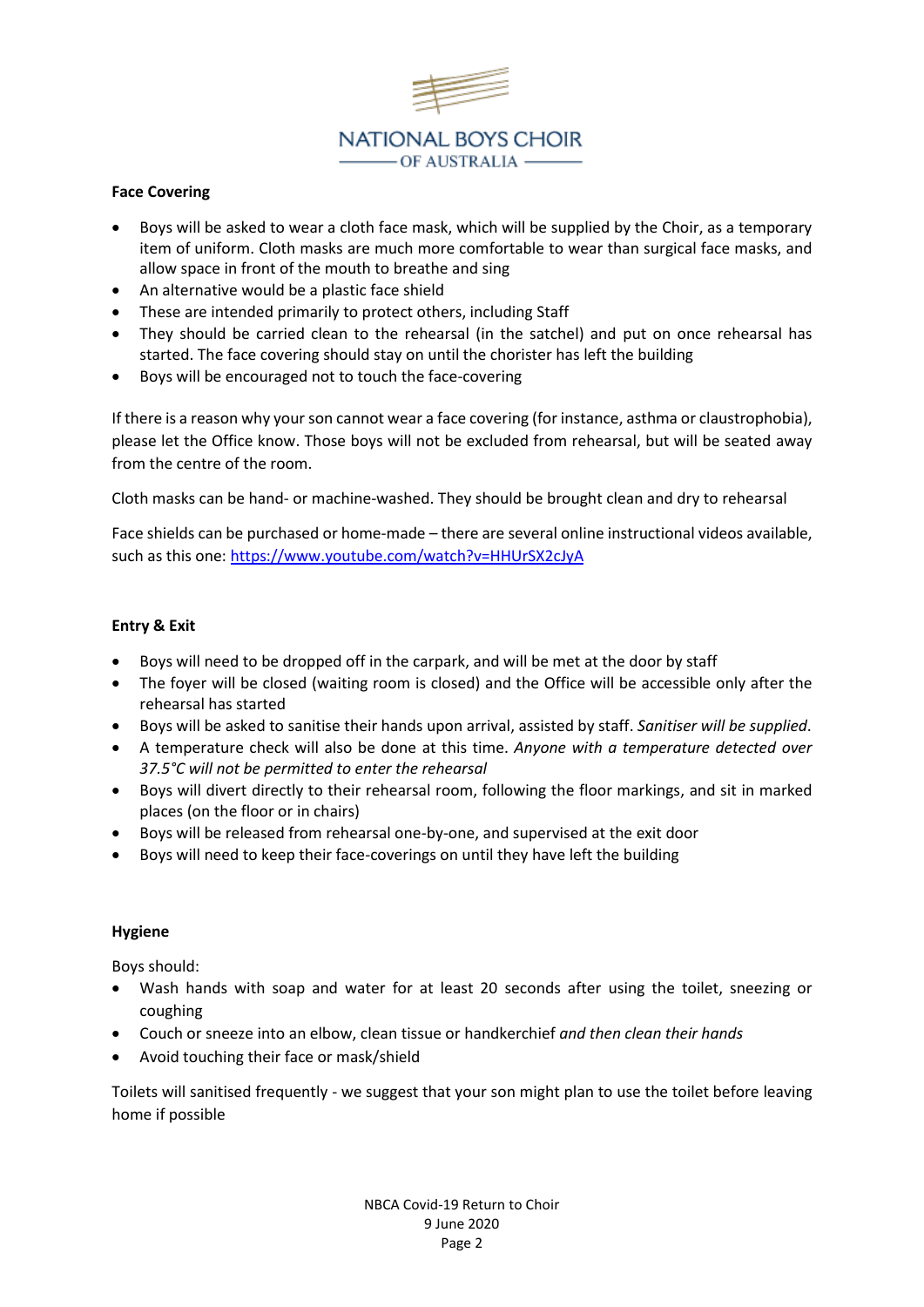

#### **What to Bring**

- Music in satchel with pencil, sharpener and eraser
- Small bottle of sanitiser in satchel for personal use (refills are available if needed) *this limits movement around the room*
- Water bottle (drinking fountains are currently not in use)

#### **In rehearsal**

- Rehearsals will be limited to 60 minutes maximum for the remainder of Term 2, without breaks.
- Details of start and finish times will continue to be published in the Circulars.
- Boys will only access their own music folder, satchel and drink bottle.
- If more than one group is rehearsing at the same time, start and finish times will be staggered to reduce traffic in the building and carpark.

#### **In case of infection**

If it is reported that a member of the Choir, family member or staff member has tested positive for Covid-19, we will comply with all Government protocols, as directed by the Department of Health and Human Services. These may include shutdown, isolation, contact tracing and deep cleaning.

Should this occur, you will be informed immediately, but names and other personal or identifying details will be kept private.

In this scenario, we would also be required to provide the DHHS with contact details for tracing purposes, so strict attendance rolls will be maintained, photos will be taken of each rehearsal to verify proximity, and parents may be required to sign in if they are inside for more than 15 minutes.

If you think your child or a family member may have the coronavirus, please call the 24-hour coronavirus hotline (1800 675 398).

If your child or a family member is a confirmed case, please call the Department of Health and Human Services (DHHS) to discuss further actions (1300 651 160).

#### **Sickness**

If your son or anyone in your household is sick or symptomatic, please do not come to Choir. If you are concerned, please continue to use the Zoom rehearsal option.

These procedures will remain in place while they remain necessary, which we hope will not be very long. The Board and Staff will continue to monitor the situation, and keep you informed, and we look forward to seeing all our Choristers in person again soon.

> NBCA Covid-19 Return to Choir 9 June 2020 Page 3